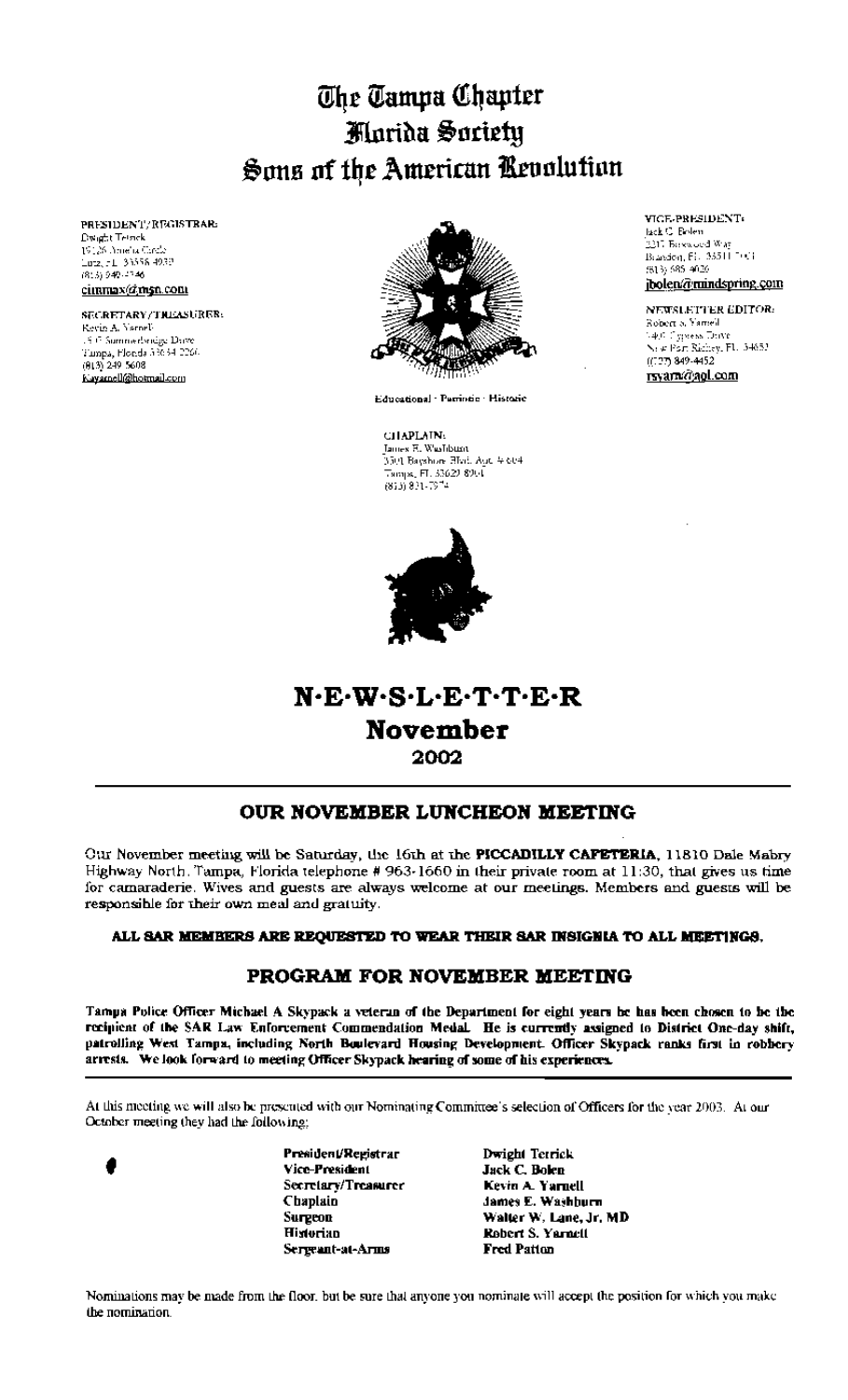## **2003 MEMBERSHIP DUES**

#### Please pay your 2003 membership dues promptly by making a check payable to The Tampa Chapter, FLSSAR and mailing to: **Kevin A. Yarnell** 7507 Summerbridge Drive Tampa, FL 33634-2260

| <b>National Dues</b> | \$25.00 |
|----------------------|---------|
| <b>State Dues</b>    | 20.00   |
| <b>Chapter Dues</b>  | 10.00   |
| <b>Sub Total</b>     | \$55.00 |
| Optional 365 Fund    | 3.65    |
| Total                | \$58.65 |

Note the optional 365 fand goes into the Florida State Society's trust fund and the interest from this fund is used to pay for the programs (such as ROTC medals etc.) that the Chapters participate in on the State and National level.

## MINUTES OF THE OCTOBER 19, 2002 MEETING OF THE TAMPA CHAPTER SAR AT PICCADILLY CAFETERIA, DALE MABRY HIGHWAY NORTH TAMPA, FLORIDA.

President Tetrick called the meeting to order at 12:03. Jim Washburn offered the invocation. The secretary led the pledge to the flag and the President led the pledge to the SAR.

Members present: Jim Washburn, Dwight Tetrick, Fred Patton. Walter Lane, Joseph Hill, Cy Gamber, Claude Ritchie, Bob Yarnell, and Kevin Yarnell.

Welcome guests: Billie Washburn, Rod Stebbins, Richard Hardesty, and Fimie Ritchie

The SAR membership approved the minutes of the September meeting as published in the trewsletter.

The secretary reported on the State BOM meeting being held this weekend in Clearwater. Dues should be given or mailed to the treasurer in the trext month. We must submit the annual report prior to December 20, 2002.

The treasurer reported a balance of \$2,180.92.

The secretary then presented President Tetrick with two Supplemental Ancestor Certificates for ancestors George Emery and George Clemens. This gives Dwight a total of 12 supplementals. Dwight took a lew moments to explain supplementals and the membership application process to our prospective members.

President Tetrick reported on the formation of the nominating committee: Robert Yarnell, Dwight Tetrick, Jack Bolen, and Kevin Yarnell. They have proposed:

President- Dwight Telrick Vice President- Jack Bolen Secretary / Treasurer- Kevin Yarnell Chaplain- James Washburn Surgeon-Walter Lane, Jr., MD Historian-Robert Yarnell Sergeant-at-Arms. Fred Patton Newsletter Editor- Daniel Stutzman

There being no other business the meeting recessed for lunct.

President Tetrick reconvened the meeting and introduced Compatriot Bob Yarnell who spoke on "The Benedict Arnold We Don't Know".

Bob pointed ont that the two reasons that the Revolutionary Army was a viable entiry in the middle of the war are George Washington and Benedict Arnold. This last seems odd considering that Arnold is most known for a treasonist act. The speaker then detailed some of Benedict Arnold's early successes including the conquest of the Fort at Ticonderoga, the moving of canon in winter for Washington's use, the very near capture of Quebec, and the defeat of a British invasion from Canada using simple made boats. At Saratoga, Arnold was not involved in the first days fighting but by disobeying an arrest order he turned the tide of battle on the second day and won the engagement. Arnold is wonnded for the second time at the end of the fighting.

Gates, the commander at Saratoga, took all the credit for the victory while Arnold received none. This may have been the beginnings of Armid's difficulty. He is assigned to command the garrison at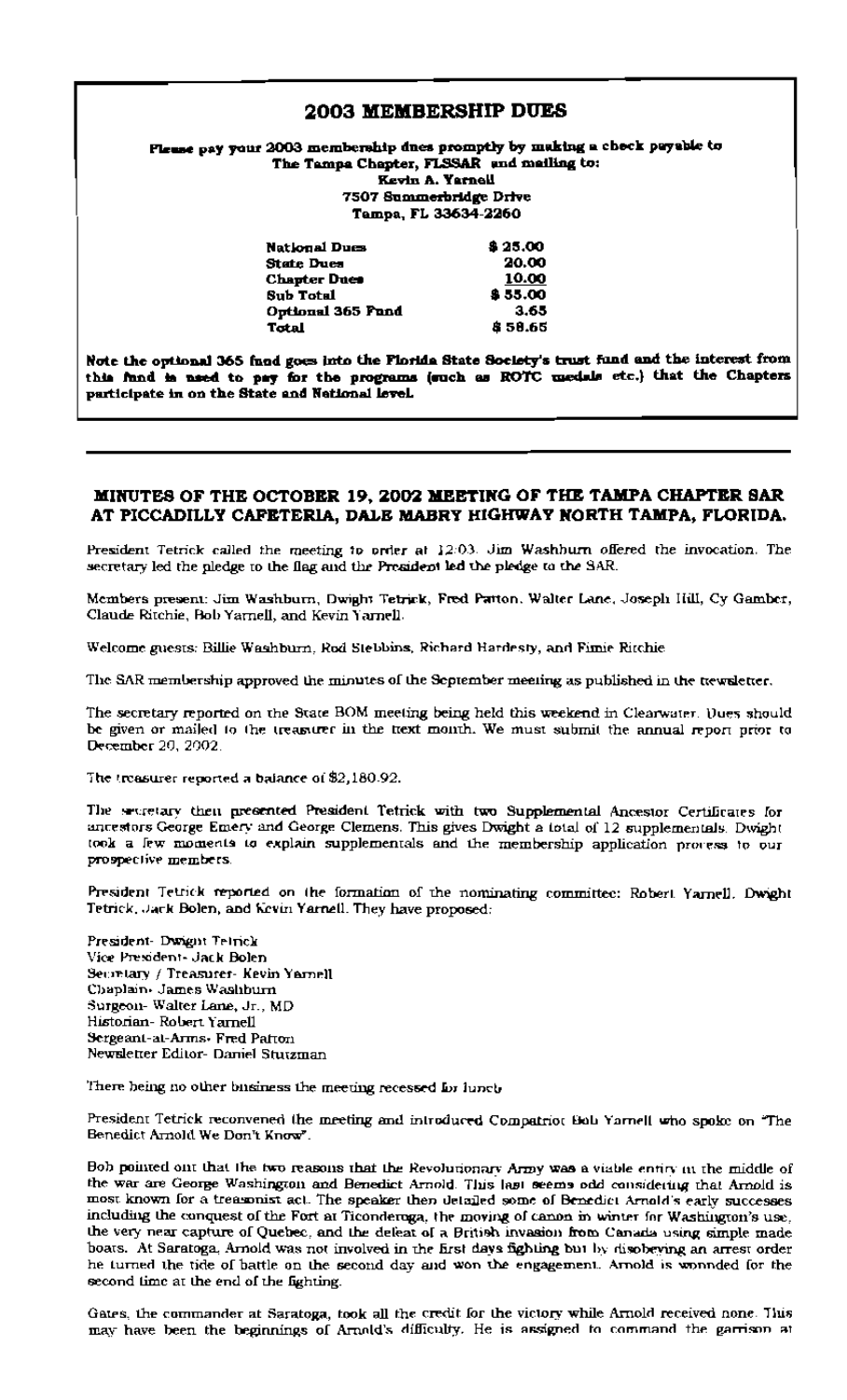Philadelphia, a post he thought did not reward his efforts. Here he began to socialize with loyalist. sympathizers there and fell in love with Peggy Shippens, a loyalist. He bought a mansion, which put him in debt to loyalist bankers.

The deht, his ego, and the loyalist company he kept, all worked together for him to consider switching sides. He turned down a battle command, an act not characteristic of the early Arnold. He does accept a command at West Point, a strategic point on the Hudson River and here conspired to give the plans for the defenses to the British.

The rest of Arnold's life is rather tragic. He dies in England in debt. It is reported that Arnold requested to put on his Continental Army uniform just prior to his death and that he was buried in the uniform.

Benedict Arnold's story can teach many lessons. It is instructive to consider what might have happened had he been killed at Saratoga rather than only wounded. At that point he would have been considered an equal to Washington in stature and importance. Certainly the two men took radically different paths after this point.

A brief question and answer period followed.

President Tetrick announced the committee appointments for 2005 as follows: Archives- Bob Yarnell CAR Liaison- Bob Yarnell DAR Liaison-Fred Patton Knight Essay Contest- Kevin Yarnell Law Enforcement, Fire Safety and Heroism- Jack Bolen Medals & Awards- Dwight Tetrick Senior ROTC- Dwight Tetrick Junior ROTC- Kevin Yarnell

Rod Stehbins won the 50/50 earning \$7.00 for himself and \$8.00 for the chapter.

President Tetrick led the recessional and Jim Washburn gave the benediction. The meeting adjourned at  $1:25$  PM.

Respectfully submitted,

Kevin Yarnell Chapter Secretary

## **NOVEMBER IN THE REVOLUTION**

## Nov. 13, 1775

Montgomery captures Montreal for Americans.

## Nov. 16, 1776

British capture Fort Washington, NY and Fort Lee, NJ.

## Nov. 2, 1777

#### **Whitemarsh**

The Continental Army spent six weeks encamped at Whitemarsh. From the hills at Whitemarsh, General Washington was able to both protect the supply cities of the west and monitor the British, who were occupying Philadelphia.

#### Nov. 15, 1777 The Slege of Fort Mifflin

Philadelphia belonged to the British and General Howe. Yet the area surrounding the city, and the Delaware River, which flowed past Philadelphia, was controlled by George Washington and the Continental Army. Howe desperately needed to find a way to bring lood and supplies into the city. To do so, he chose to attack American-held forts along the Delaware. Fort Mifflin, the focal point of the American Defense, came under an intense bombardment. After three weeks of fighting, the British finally conquered the forts ont only after a surprising American defense.

#### Nov. 30, 1782 **British sign Articles of Peace**

Nov. 25, 1783 British troops leave New York